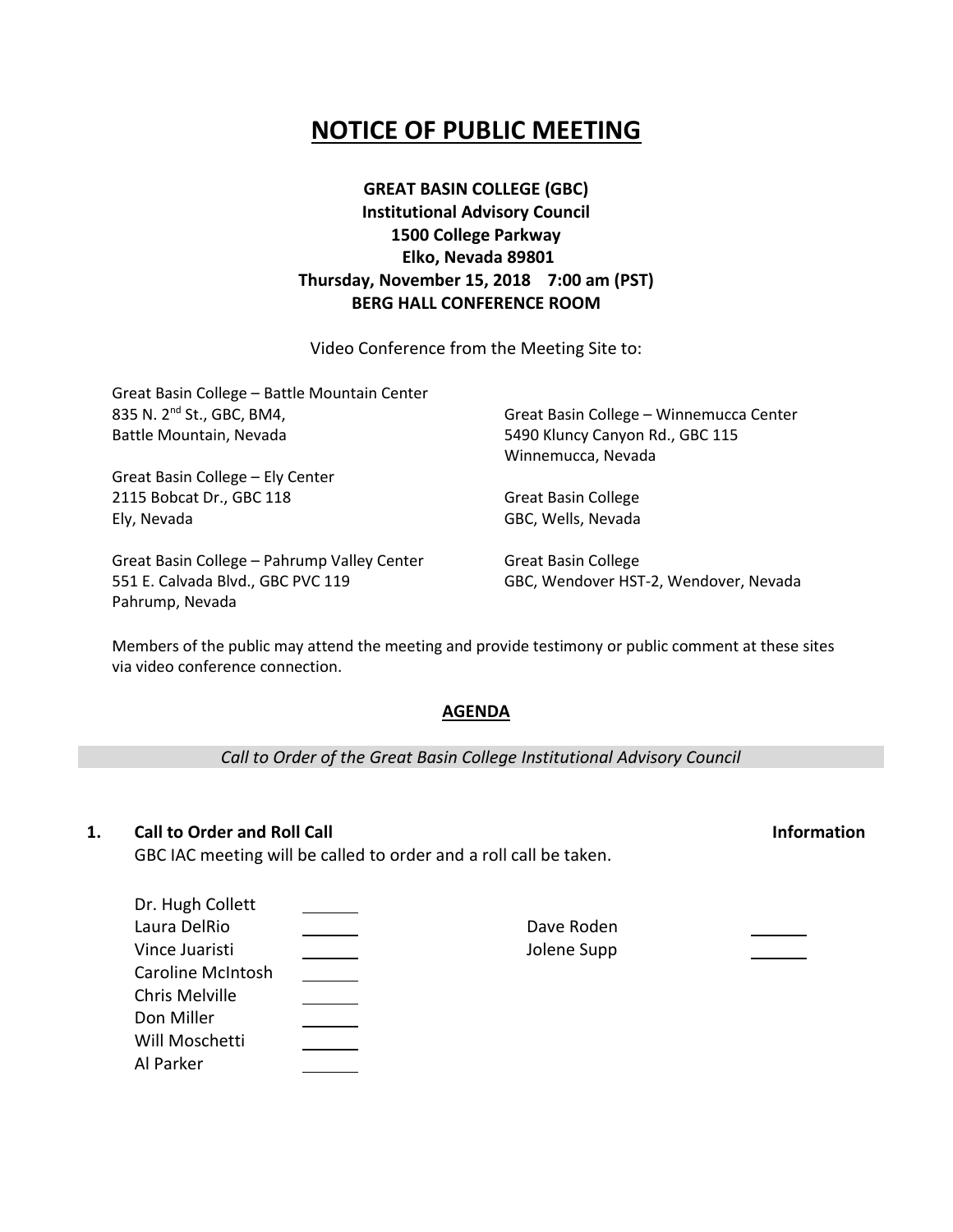**2. Public Comment** *(see foregoing notation regarding public comment)*

GBC Institutional Advisory Council will review, recommend changes, and/or approve the minutes of the GBC IAC meeting on March 15, 2018, May 17, 2018, September 20, 2018, and the Joint Meeting of the GBC IAC and GBC Foundation Trustees on July 18, 2018.

**4 Membership of the GBC IAC Information/For Possible Action** The GBC IAC will discuss vacancies to the IAC and discuss and/or recommend a new chair and vice chair for the remainder of the academic year.

## **5. Board of Regents' Community College Committee Meeting and the IAC Chairs Meeting Update**

- **6. GBC IAC Member Reports Information** Each member of the GBC IAC will be given an opportunity to report on issues of importance.
- **7. Superintendents' Update Information** Any superintendent attending will be given an opportunity to discuss successful collaborations with GBC and/or request additional assistance.
- **8. GBC Foundation Update –** *Matt McCarty* **Information** GBC Foundation Director Matt McCarty will give a verbal report of Foundation activities.
- **9. President's Update –** *Joyce Helens* **Information** President Joyce Helens will give a president's report.
- **10. Vice Chancellor for Community Colleges Report** *Nate MacKinnon* **Information** Vice Chancellor for Community Colleges will give a verbal report on important issues.

## **11. New Business Information**

Items for consideration at future meetings may be suggested. Any discussion of an item under "New Business" is limited to description and clarification of the subject matter of the item, which may include the reasons for the request.

- **12. Public Comment** *(see foregoing notation regarding public comment)*
- **13.** Adjourn **Information**

**This notice and agenda has been posted at or before 9:00 a.m. on November 9, 2018, three business days before the meeting, in accordance with NRS 241.020, at the meeting location and at the following public locations:**

# **3. Approval of Minutes Information/For Possible Action**

**Information** 

# **Information**